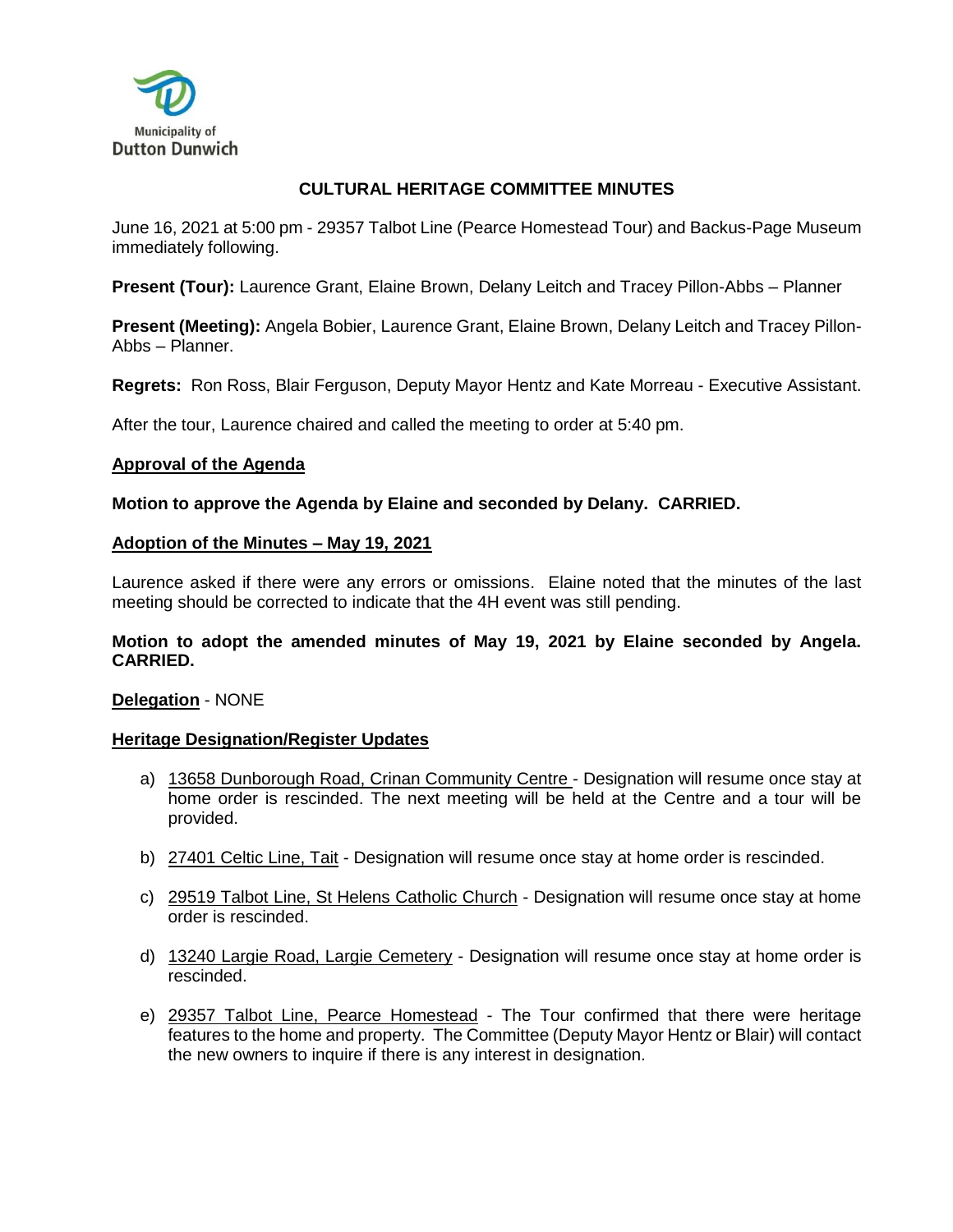# **Doors Open (2021 Theme - Design)**

The Committee reviewed a sample brochure template provided by Delany and the list of cemeteries provided by Angela. The following cemeteries have been identified for the event.

|    | <b>CEMETERY SITE</b> | <b>COMMITTEE ASSIGNMENT</b> |
|----|----------------------|-----------------------------|
|    | Iona                 | Laurence                    |
| 2  | Tyrconnell           | Elaine                      |
| 3  | St. Peters           | Angela                      |
| 4  | Fairview             | Delany                      |
| 5  | <b>St Helens</b>     | <b>Blair</b>                |
| 6  | <b>St Stevens</b>    | Angela                      |
| 7  | Cowal-McBride        | Ron and Delany              |
| 8  | Lumley               | Laurence                    |
| 9  | <b>McKillop</b>      | Delany                      |
| 10 | <b>Blacks</b>        | Angela                      |

The Committee will work on completing research with a focus on design of unique headstones and feature of key people.

A map will be required for each cemetery and the possible use of QR codes, signs or flags to help people locate each grave site on the day of the event.

The goal is to have content ready for July, review content with Committee for August, upload content to the doors open website for September and hold the event in October.

# **Ongoing Matters**

- Iona Park Naming Recommendation Lumley Park Nothing to update.
- Hamlets Interpretive Signs New sign research in progress.
- Elgin County Cycling Trail Project Nothing to update.
- Protocols on Recycling Materials from Demolished Buildings Tracey confirmed that she has received some samples from other municipality and is currently reviewing.
- Port Talbot Bronze Federal Plaque Replacement Nothing to update.
- Ontario Heritage Act (Bill 108) Effective July 1, 2021 the new regulations will commence. Tracey provided a brief summary of the key changes to the Ontario Heritage Act. The Environmental Registry of Ontario is reviewing the Draft Tool Kits and indicate that they will be ready in the fall.
- Wood Windows Preservation Architectural Conservancy of Ontario Working Group Laurence provide an update. Item to stay on the agenda.